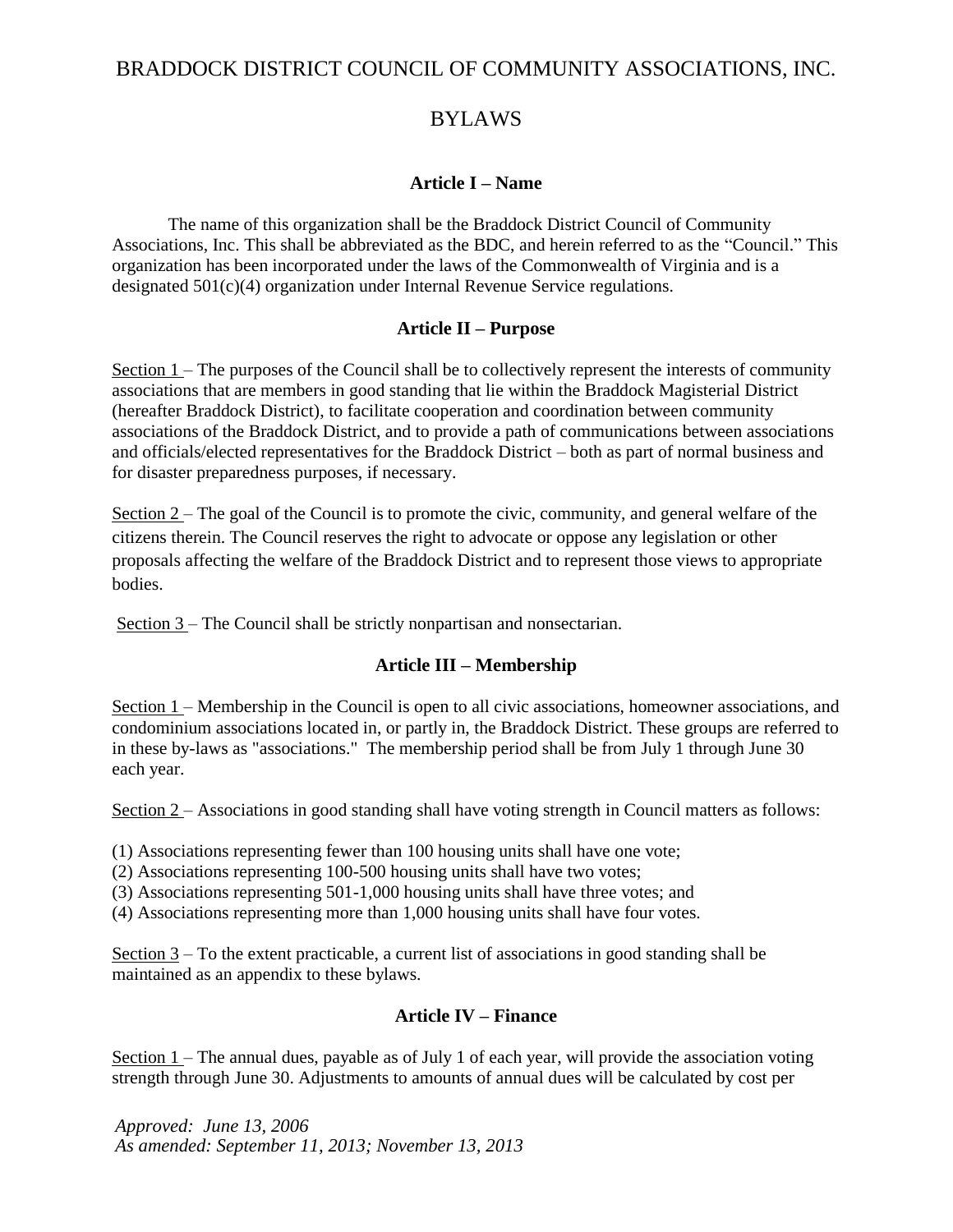## BYLAWS

number of votes, and maintained as an appendix to these bylaws. The amount of annual dues will be decided at a Council meeting in the previous year.

Section 2 – Nonpayment of dues automatically deprives a member association of voting membership in the Council for that membership year until the dues are paid.

Section 3 – The fiscal year for the Council shall be July 1 through June 30. The Executive Committee of the Council, as defined in Article IX, Section 4, shall present a recommended budget for the forthcoming fiscal year at the Annual Meeting in September which the Council may adopt as presented or amend before adoption. Amendments to the fiscal year budget may be considered at any Council meeting during the year.

#### **Article V – Officers**

Section 1 – The elected officers of this Council shall be a Chairperson, a Vice Chairperson, a Secretary, and a Treasurer. The term for each officer will be one year, from the end of the meeting in June to the end of the meeting the following June.

Section 2 – All elected officers must be residents of the Braddock District and reside in associations that are in good standing with the Council.

Section  $3 - No$  person shall be eligible to serve more than four (4) terms consecutively in any one (1) elected office.

### **Article VI – Duties of Officers**

Section 1 – The Chairperson shall be the executive officer of the Council and shall preside at all regular and special meetings but shall vote only in the case of a tie. If the Chairperson is a member of an association in good standing, the Chairperson may cast the number of votes prescribed for that association in Article III, Section 2, of these bylaws unless those votes have been or will be cast by the authorized voting representative of that association. The Chairperson shall appoint the Chairpersons of the standing committees.

Section 2 – The Vice Chairperson assists the Chairperson in discharging his/her duties and, in the absence of the Chairperson, shall perform the duties of the Chairperson.

Section 3 – The Secretary shall keep correct and complete records of the proceedings of the Council, and shall electronically archive copies of all correspondence, notices, contact information for representatives from member associations, to include their email addresses, and all other communications. Council records shall be open to the public. The Secretary shall preside at meetings of the Council in the absence of both the Chairperson and the Vice Chairperson.

Section 4 – The Treasurer shall be responsible for the receipt and accounting of dues and shall maintain a record reflecting the identity of association members in good standing. All funds accruing to the Council shall be deposited in a bank, savings and loan association, or credit union as determined in the Council's designation of depository and signatories. All expenditures shall be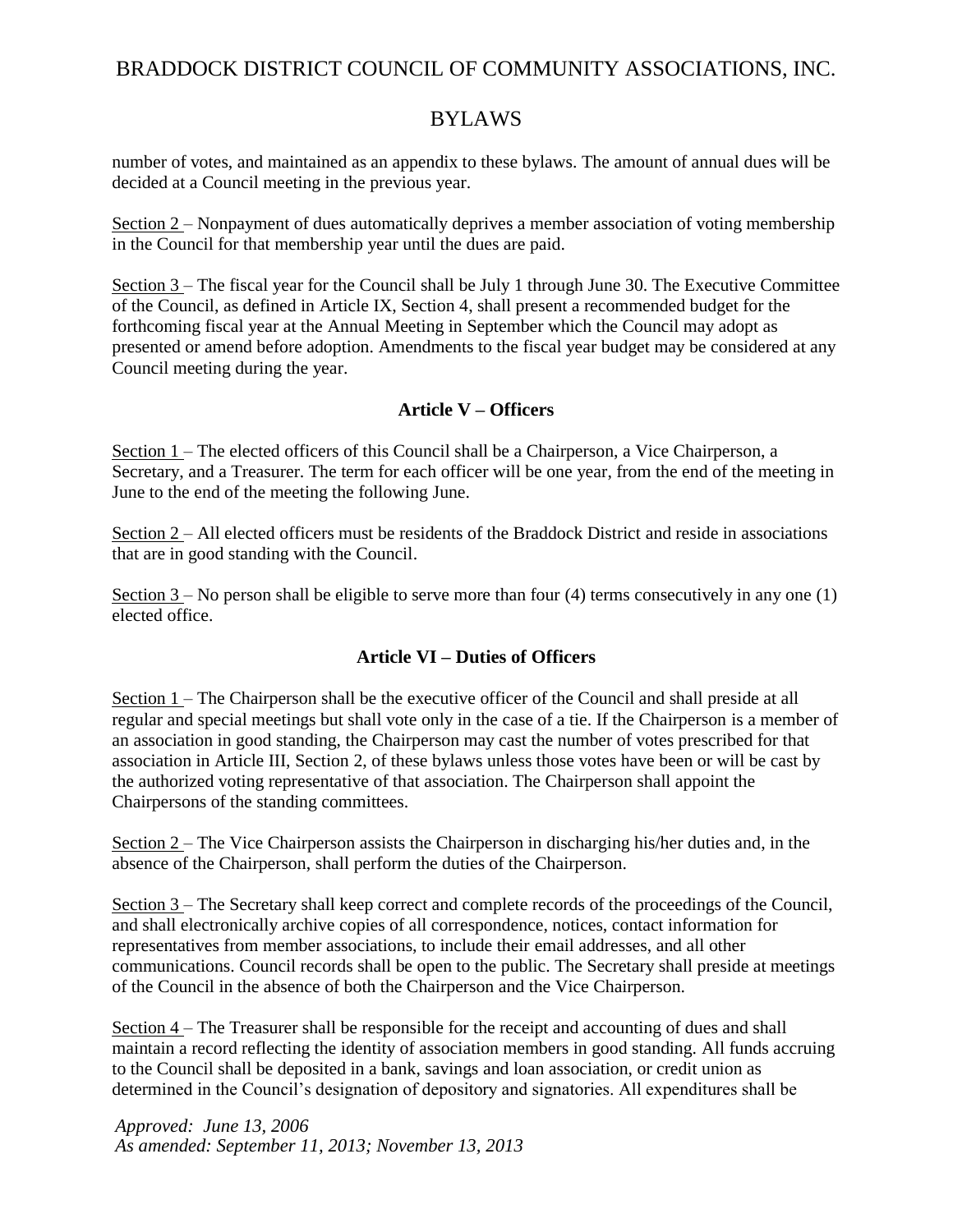## BYLAWS

authorized by the Chairperson, or, in the absence of the Chairperson, by the Vice Chairperson. All checks or drafts shall be signed by the Treasurer, or, in the Treasurer's absence, by the Secretary.

The Treasurer shall render a report of the financial status of the Council, its receipts and disbursements, at the Annual Meeting of the Council in September, or upon the request of any member of the Council.

The Treasurer shall maintain a current list of dues paid by member associations, their presidents and other authorized voting representatives.

#### **Article VII –Election of Officers**

Section 1 – Council officers shall be elected at the June meeting. Nominations from the floor may be made following the listing of the nominee for each office selected by the Nominating Committee. The newly elected officers shall take office at the conclusion of the meeting in June.

Section 2 – Process for Voting

- 1. Call for recognition of each association present.
- 2. Verification that each association is in good standing with the Council.
- 3. Association members present are informed of the number of votes they have.
- 4. Introduction of slate of candidates presented by the Nominating Committee.
- 5. Recognition of nominations made from the floor.
- 6. Candidates allowed up to two (2) minutes to make remarks.
- 7. Call for the vote.
- 8. Tallying of the vote.
- 9. Announcement of winner for each position.

Section 3 – If a Council officer vacates his or her position prior to the end of the term, the interim vacancy shall be filled at the next regular meeting following nominations from the floor.

Section  $4 - Any$  elected officer may be removed from office if supported by two-thirds ( $2/3$ ) of the votes cast by representatives of association members in good standing and who are present at a Council meeting or have provided their vote electronically in a manner determined by the Board, provided that written notice of the proposed action has been circulated to each member association in good standing at least five (5) days prior to the meeting.

#### **Article VIII – Meetings of the Council**

Section 1 – The Annual Meeting of the Council shall be held in September of each year.

Section 2 – In addition to the Annual Meeting in September, regular meetings of the Council shall be held as determined by the Council Officers, but not less than four (4) times a year. The time and place of all meetings shall be posted on the organization's website and distributed to association members at least five (5) days prior to any meeting.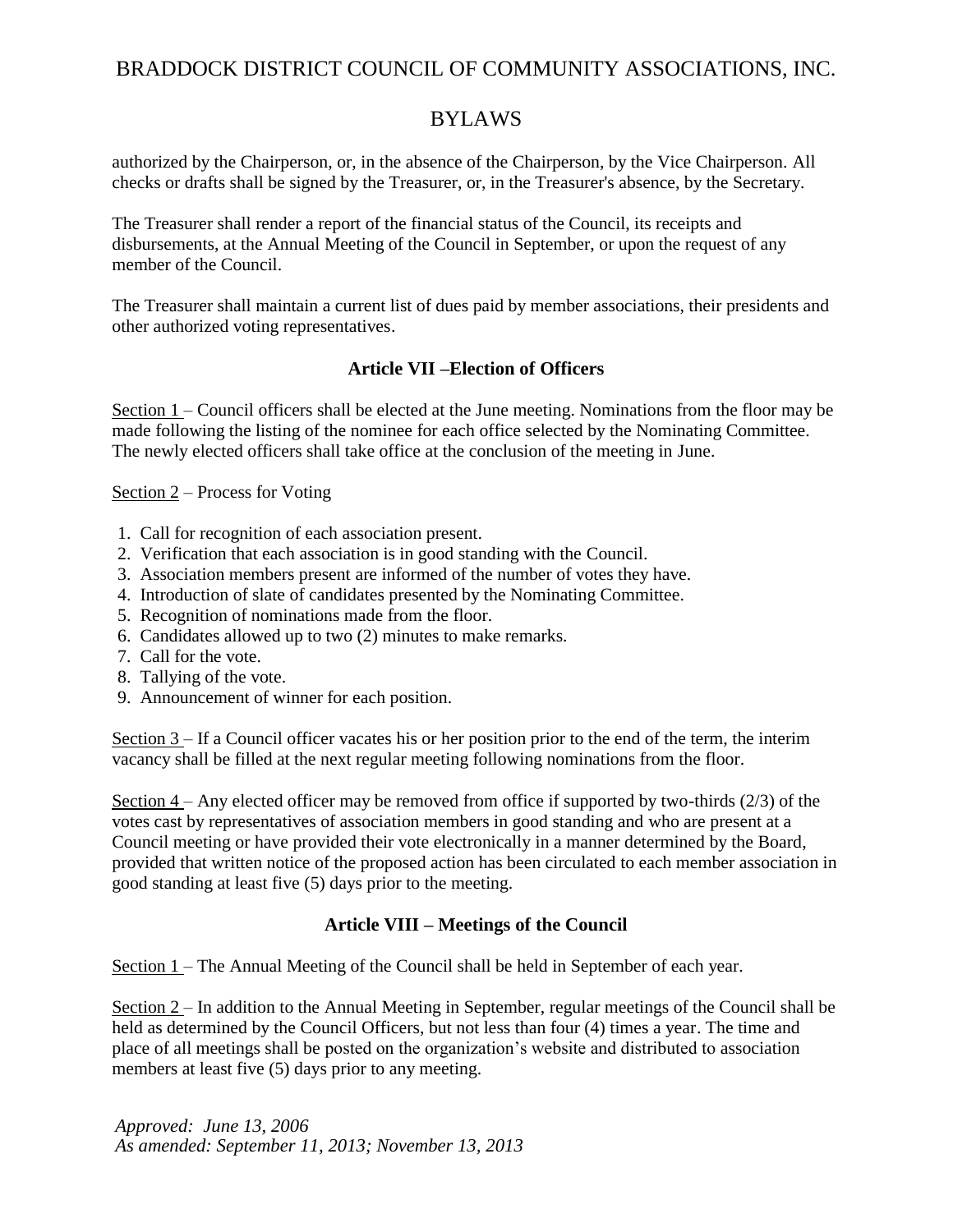## BYLAWS

Section 3 – Special meetings of the Council may be called by the Chairperson, or upon the request of 20 percent of the member associations. The Chairperson shall notify the membership as to the time and place of such meetings, and the nature of the business to be considered, at least five (5) days prior to the meeting.

Section 4 – The business at special meetings shall be limited to the purpose for which the meeting was called.

Section  $5 - At$  least two-thirds (2/3) of the votes cast by representatives of association members in good standing, who are either present at a Council meeting or have provided their vote electronically in a manner determined by the Board, shall be required to decide an action.

#### **Article IX – Standing Committees**

Section 1 – The Membership Committee, in coordination and consultation with the Treasurer, shall develop and maintain an accurate and complete list of associations in the Braddock District, and solicit applications from them for membership in the Council.

Section 2 – The Communications Committee shall develop and execute plans to facilitate communications, through all available media and channels, among associations in the Braddock District in accordance with Article II of these bylaws.

Section 3 – The Programs Committee shall plan and coordinate activities at Council meetings that promote the civic, community, and general welfare of the citizens of the Braddock District. These activities may include community workshops and briefings by officials and elected representatives for the Braddock District.

Section 4 – The Executive Committee shall be composed of the officers of the Council and the Chairpersons of the Membership, Communications, and Programs committees. The Executive Committee shall present a recommended budget for the forthcoming fiscal year in accordance with Article IV, Section 3, of these bylaws.

Section 5 – The Nominating Committee shall present a list of nominees for the elected offices by electronic distribution to all member associations in good standing at least ten days prior to the election at the June meeting. This Committee shall have no fewer than three (3) members, appointed by the Council Chairman, representing three member associations.

Section 6 – The Awards Selection Committee, in coordination with the Office of the Braddock District Supervisor, shall solicit and receive nominations between October 1 and April 30 annually for the Best of Braddock Awards. The Committee will evaluate nominations during May and selected recipients shall be announced at the June Council meeting each year. The Supervisor shall notify each winner prior to the June meeting. A formal presentation shall be made in July at the Council's Best of Braddock Awards celebration and the Braddock District's annual summer picnic cosponsored by the Braddock District Supervisor and the Council. This Committee shall have no fewer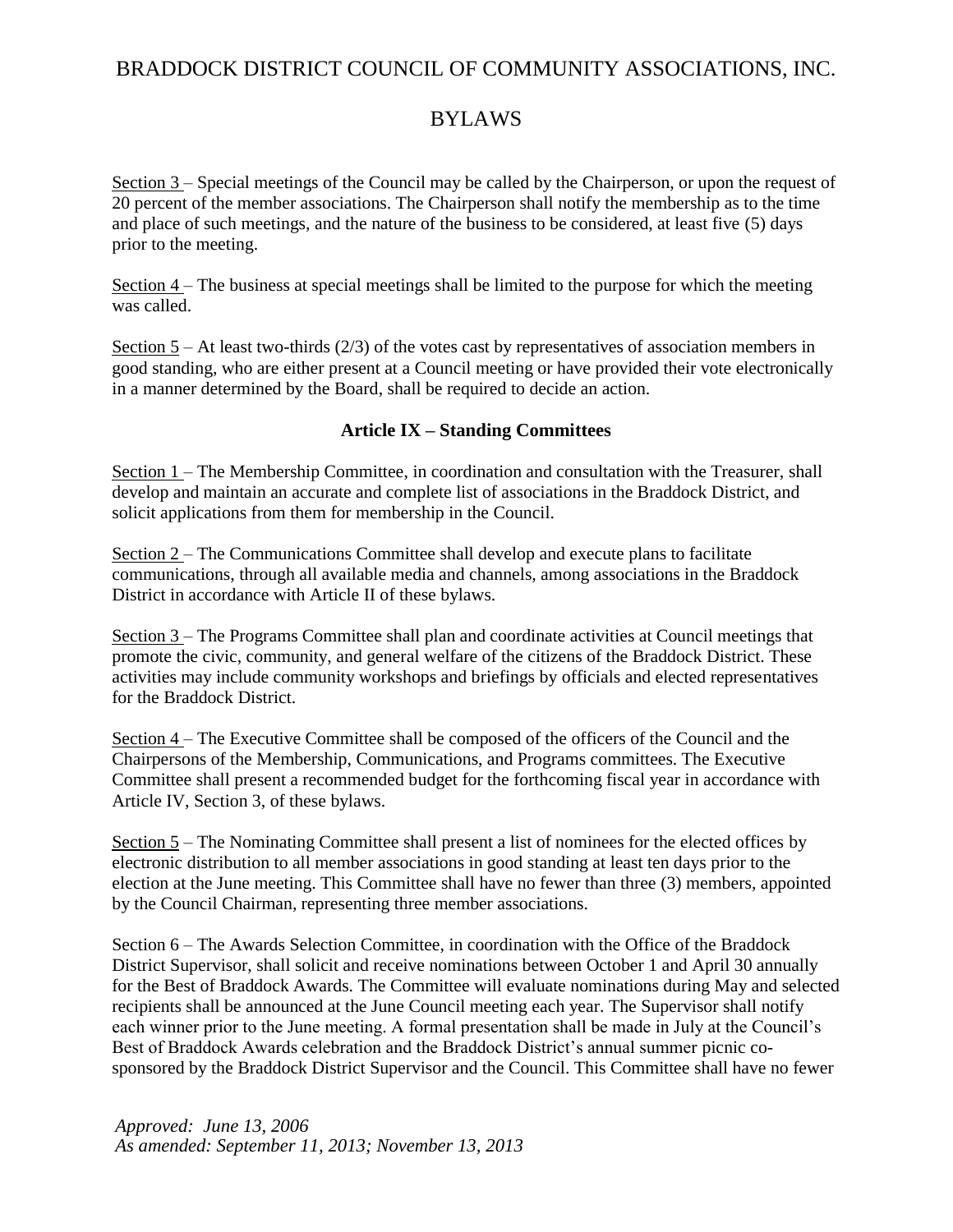### BYLAWS

than four (4) members, three appointed by the Council Chairman, representing three (3) member associations in good standing and one appointed by the District Supervisor.

Section 7 – Other standing Committees may be appointed by the Chairperson, with the approval of a simple majority of votes cast by representatives of association members in good standing and present at a Council meeting. Such Committees may be dissolved at any time by the Chairperson, upon the concurrence of a simple majority vote of votes cast by representatives of community association members in good standing and present at the next Council meeting.

#### **Article X – Special Committees**

Section 1 – Either the Chairperson or a majority of the voting membership may require an audit of the books at any time. At the end of each fiscal year, the Council's books shall be audited by an Auditing Committee comprised of two (2) or more members of the Council. The Auditing Committee members shall be selected by the membership, upon the recommendation of the Chairman.

Section 2 – The Chairperson shall have the power to appoint from time to time other special committees for special study of some subject. Unless otherwise extended, each special committee's term expires at the Annual Meeting of the Council in September, or at the discretion of the Chairperson, whichever is sooner.

#### **Article XI – Quorum**

The presence of representatives from seven (7) member associations in good standing of the Council shall be required to constitute a quorum at any regular meeting. A quorum shall be necessary to conduct business.

#### **Article XII – Procedure at Meetings**

Section 1 –Robert's Rules of Order (Revised Edition) shall be the parliamentary guide and govern the proceedings of meetings when not in conflict with the specific provisions of these bylaws.

Section 2 – The following shall be the order of business at all Council meetings.

- 1. Call to order
- 2. Approval of minutes of the previous meeting
- 3. Report of the Chairman
- 4. Treasurer's report
- 5. Unfinished business
- 6. New business
- 7. Adjournment

Section 3 – The order of business for regular meetings, other than the Annual Meeting, shall be approved at the beginning of the meeting by a simple majority of votes cast by representatives of member associations present and in good standing.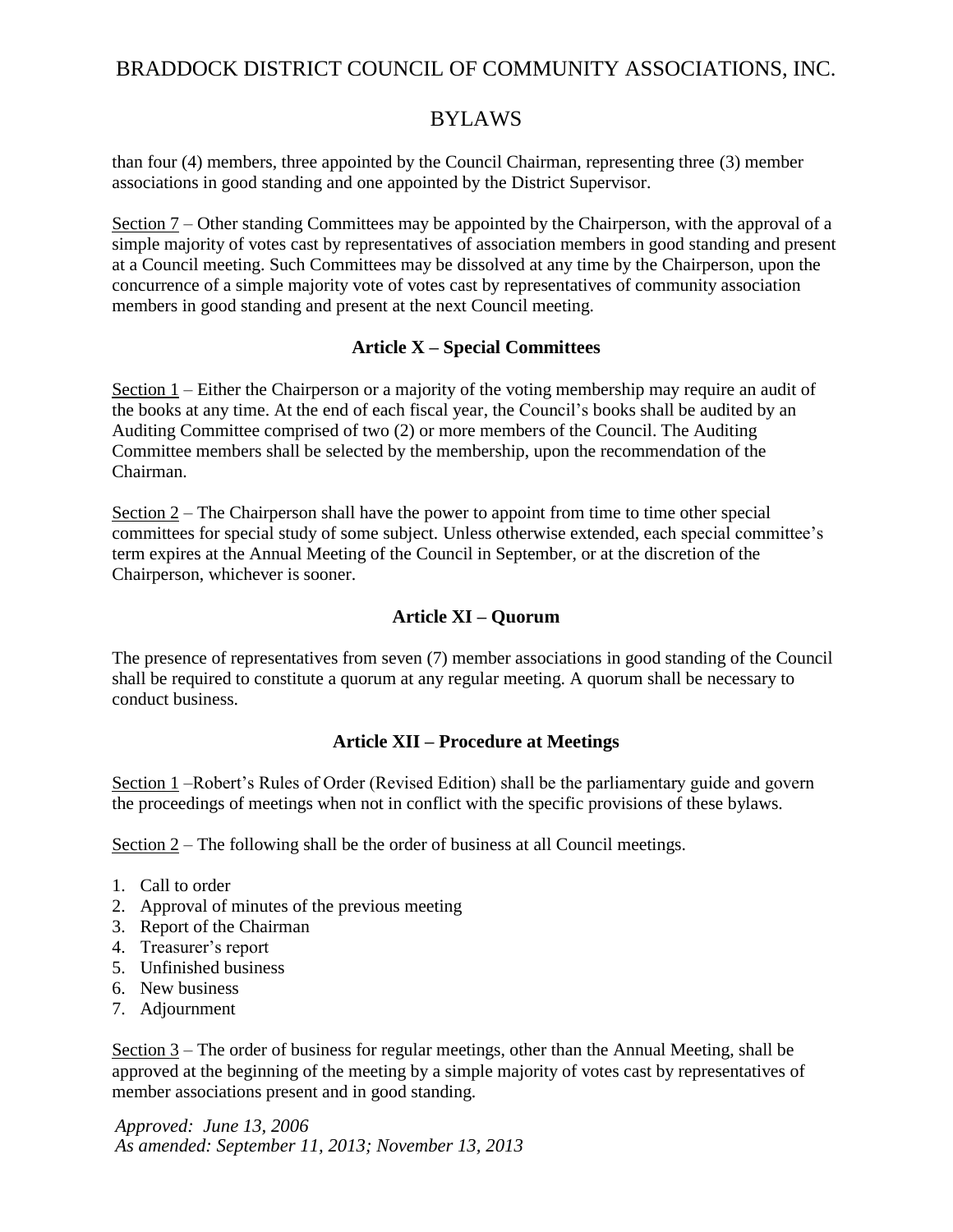### BYLAWS

#### **Article XIII – Amendments**

Section  $1 -$  All proposals to amend these bylaws must be submitted by either of two methods:

- 1. By resolution in writing offered by any representative of a member association in good standing at a regular meeting of the Council, provided that such resolution is laid on the table until the next regular meeting of the Council;
- 2. At any regular meeting of the Council, provided the proposed amendment or alteration has been circulated to the membership, in writing, to include electronic message, at least five (5) days prior to the meeting at which the proposed amendment or alteration is to be offered.

Section  $2 - At$  least two-thirds (2/3) of the votes cast by representatives of association members in good standing, who are either present at a Council meeting or have provided their vote electronically in a manner determined by the Board, shall be required to adopt any amendments to these bylaws.

### **Article XIV – Effective Date**

These bylaws are effective as of June 13, 2006, and as they may be amended from time to time pursuant to Article XIII, above.

### **Article XV – Dissolution**

Upon dissolution, the assets of the Council will be distributed to any qualified U. S. Internal Revenue Code Sec. 501(c)(3) charitable organization selected by the Council officers in attendance at a special meeting called for this purpose.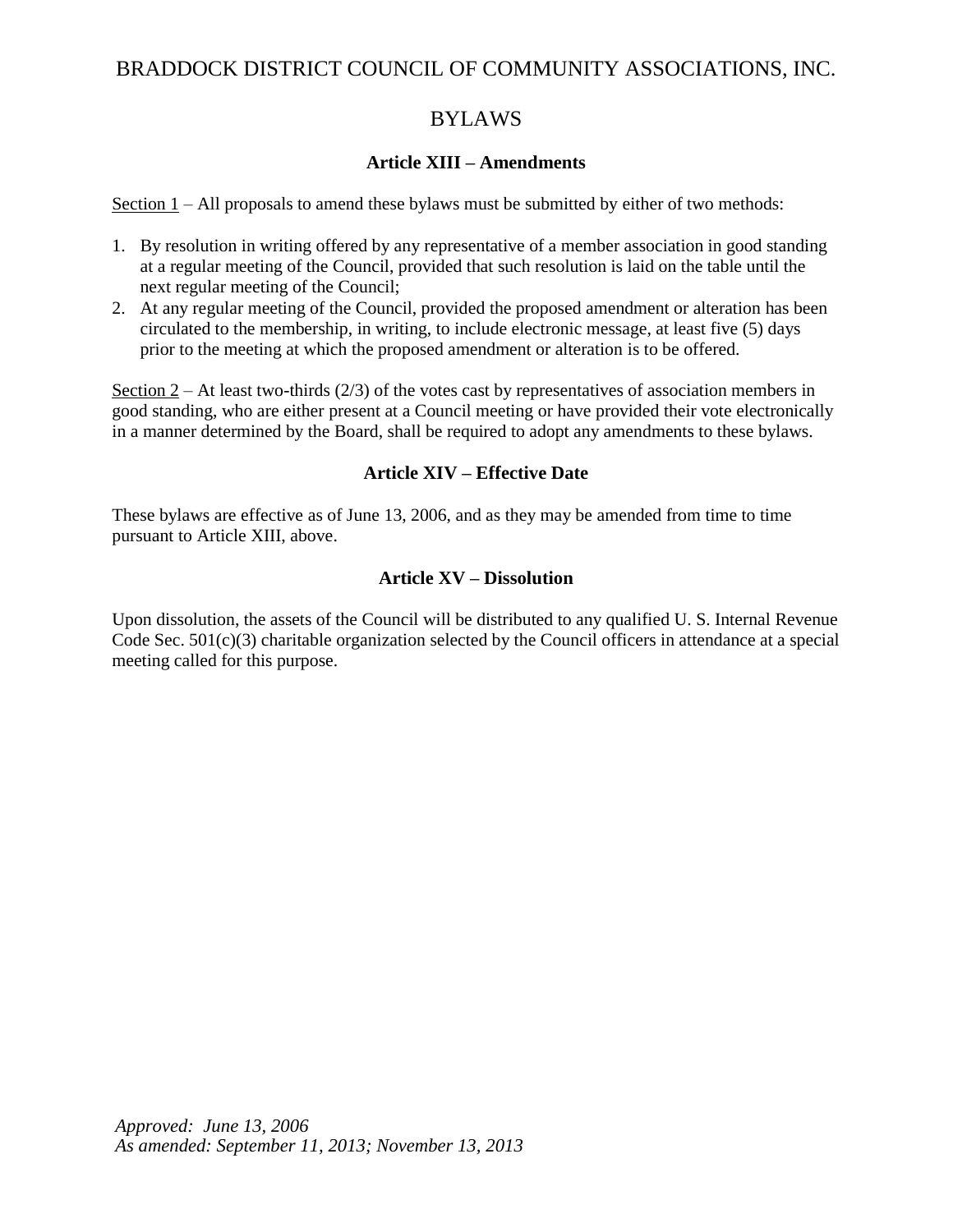## BYLAWS

### APPENDIX A

Annual Dues Apportionment as Approved by the BDC Board

Effective July 1, 2013

Number of households in Association/Required Dues

| 1 to 99     | $$25.00*$ |
|-------------|-----------|
| 100 to 500  | \$50.00   |
| 501 to 1000 | \$75.00   |
| $1001 +$    | \$100.00  |

\* 1 to 24 households can opt to pay \$1.00 per household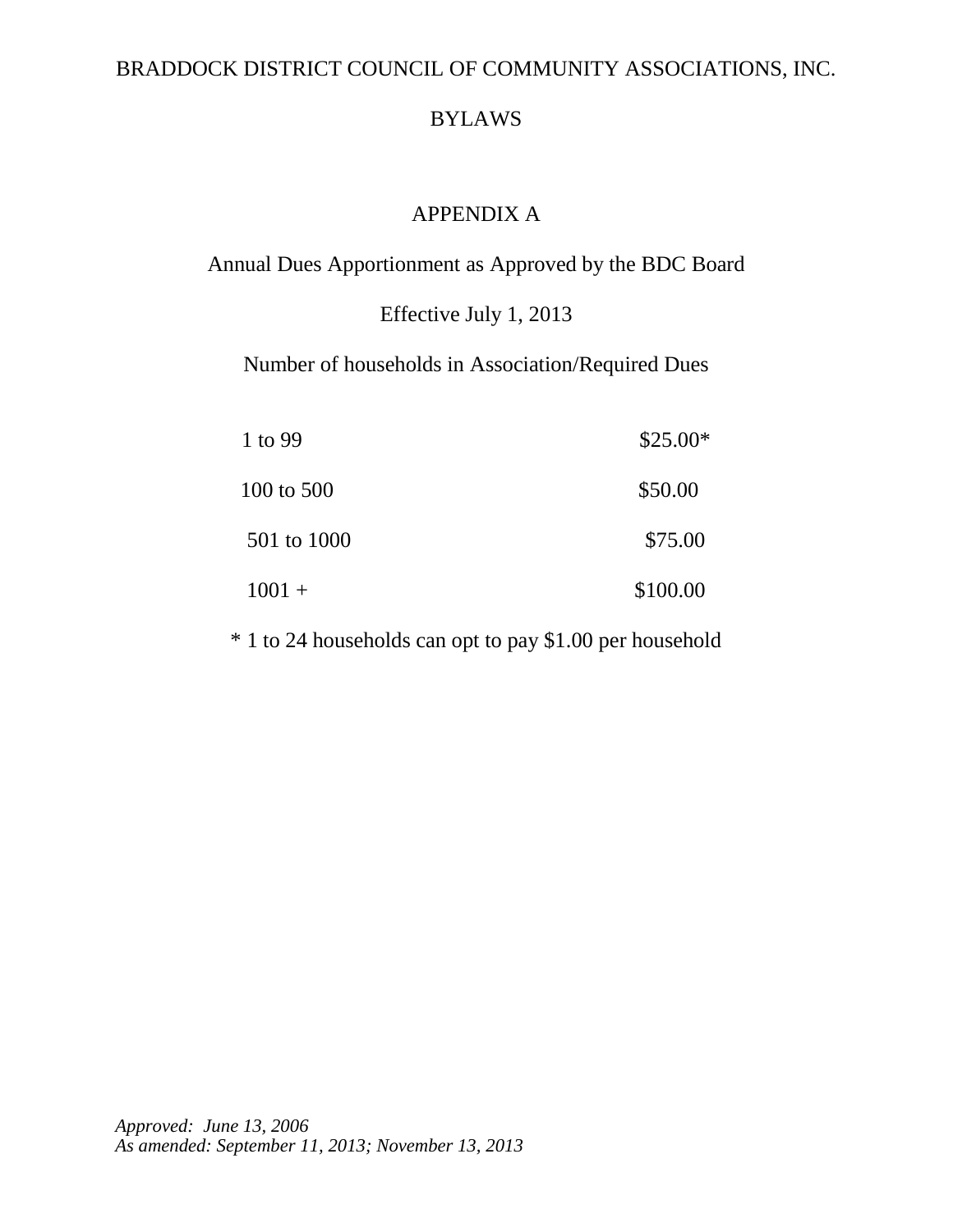### BYLAWS

### Appendix B

### COMMUNITY ASSOCIATIONS OF THE BRADDOCK DISTRICT

Current Associations in Good Standing - Indicated in **BOLD** with Voting Strength As of November 13, 2013

\* indicates no prior BDC membership

# indicates no contact information available

**Alden Glen HOA (1) Amanda Woods HOA (1)** Bailey Place HOA\* Bartons Grove HOA\* **Bonnie Brae Civic Association (2)** Bradfield Homeowners Association # Braddox Community\* # Brentwood Civic Association **Briarwood Court Condo CA (2) Briarwood HOA (2)** Bristow Village HOA **Buckner Forest HOA (1) Burke Centre Conservancy (4)** Burke Cove Condos \* # Burke Estates HOA\* Burke Hills Lake HOA Burke Station Woods HOA\* # **Burke Village HOA (2) Canterbury Woods CA (3)** Cardinal Forest Condo OA\* Cardinal Square Condo OA\* Carriage Park Condo HOA\* **Carrleigh HOA (The Elms) (1)** Cavalcade HOA\* # Chapel Hill Civic Association\* Chapel Lake Estates\* Chapel Ridge\*

**Chapel Square CA (2) Chapel Square West CA (1) Chatham Towne HOA (2) Chestnut Hills West HOA (1)** Cloisters of Fairfax HOA\* **Colony Park HOA (2) Country Club View CA (2)** Country Lane HOA\* **Croftwood HOA (1)** Crownleigh CA\* **Danbury Forest CA (2)** Deerfield Forest HOA\* **Dunleigh HOA (2)** Estates at Leewood HOA\* Fair Oaks Hill HOA\* # **Fairfax Club Estates HOA (2)** Fairfax Gateway HOA\* Fairfax Hills CA\* Fairfax Ridge HOA\* **Fairfax Villa/Cavalier Woods (2) #** Forest Hill of Fairfax HOA\* Fox Lair\* **George Mason Forest HOA (2) George Mason Woods HOA (1)** Glen Cove CA Glen Cove HOA\*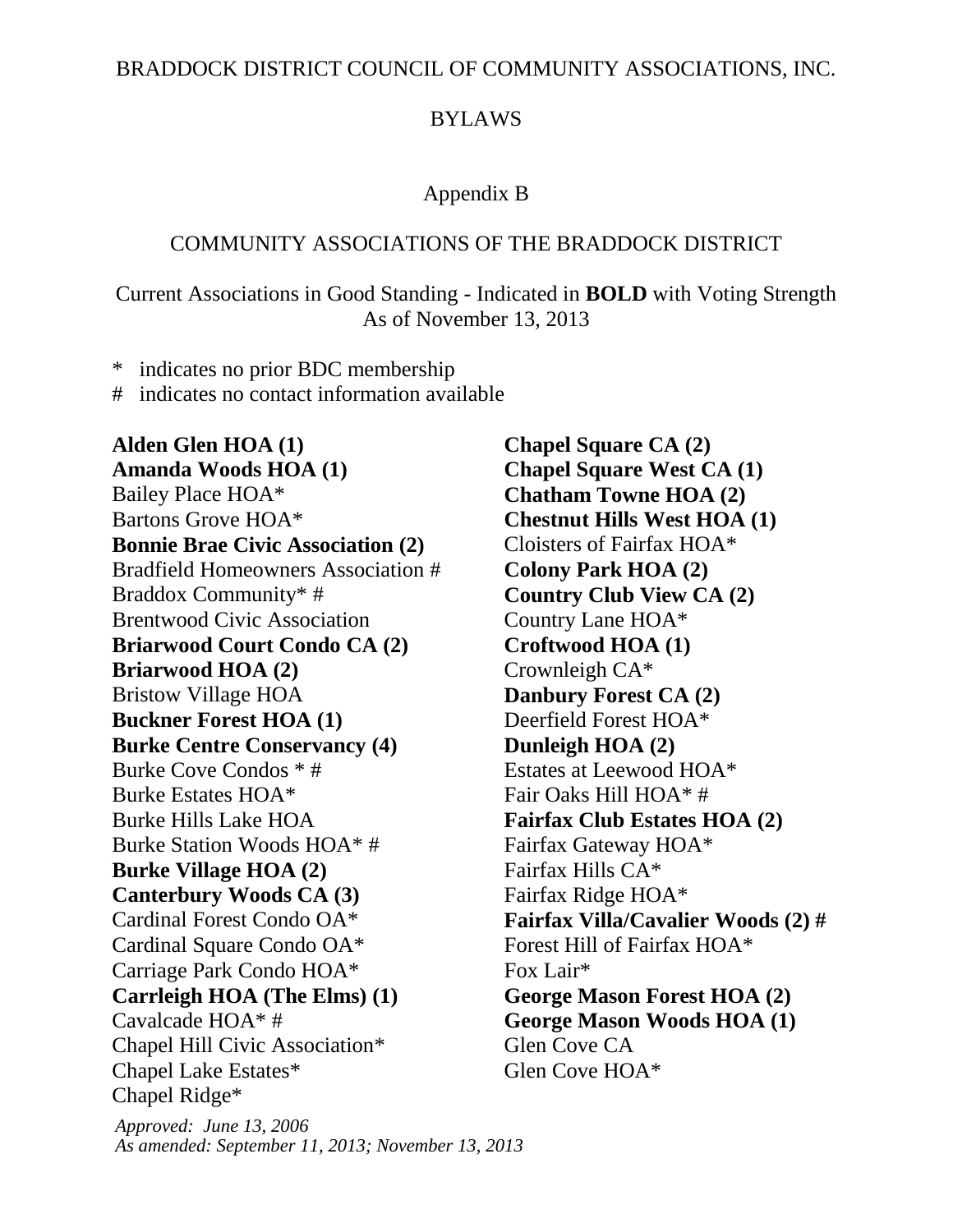### BYLAWS

Goins Manor HOA\* # **Greenfield Farms HOA (2)** Heritage Court Condo OA\* Heritage Woods I Condo OA\* Heritage Woods South\* **Hickory Farms CA (2) Hillsdale CA (2)** Hunters Glen HOA\* Huntwood Manor HOA\* # Kings Grove HOA\* **Kings Park CA (4) # Kings Park West CA (4)** Kings Park West HOA\* Kings Park West Townhouse HOA **Kingsberry HOA (1)** Lafayette Forest Condo OA\* **Lake Braddock CA (4)** Lake Fairfax Estates HOA\* Lakepointe Community Council\* Lakepointe Townhomes HOA\* Lamarre Drive HOA\* # Lee Forest CA\* Leehigh Village/Birchtree CA\* Lindsay Park HOA\* Little River Square Condo OA\* **Little Run CA (3)** Long Branch CA\* Longwood Grove\* Longwood Knolls HOA\* Marymead HOA\* # **Middleridge CA (3)** New Lakepointe Townhomes HOA\* **North Springfield CA (4) Oak Hill CA (2)** Oakwood Village Condo OA **Olde Forge Surrey Square CA (2)** Park Glen Heights HOA\* Park West CA\*

Parkside at Fairfax Center HOA\* **Pines Fairfax HOA (1) Queens Gate HOA (1)** Random Hills CA\* Random Hills Condo OA\* # Random Hills Townhouse CA\* **Ravensworth Farms CA (3) Ravensworth-Bristow CA (1) Red Fox Forest CA (2)** Reserve at Martins Pointe HOA\* Ridgetop Commons HOA\* Roberts Square HOA\* Robertson Farm HOA **Rutherford CA (3)** Shadow Lawn HOA\* # Shirley Gate Estates HOA Sideburn CA\* Signal Hill CA # **Signal Hill HOA (2)** Signal Hill Mews HOA **Somerset South HOA (2)** Southport HOA\* Starlit Ponds HOA\* **Stone Haven HOA (2) Sycamore Chase HOA (1)** Tall Trees South Condo OA **The Preserve HOA (1)** The Reserve at Fairfax Corner\* # **Towns of Wakefield HOA (1) Truro HOA (2)** Twinbrook CA\* University Square HOA\* Vanda Lane HOA Village Park HOA\* Wakefield Chapel Woods HOA Wakefield Chapel Estates HOA Waverlee Woods CA Wescott Ridge Master HOA\*